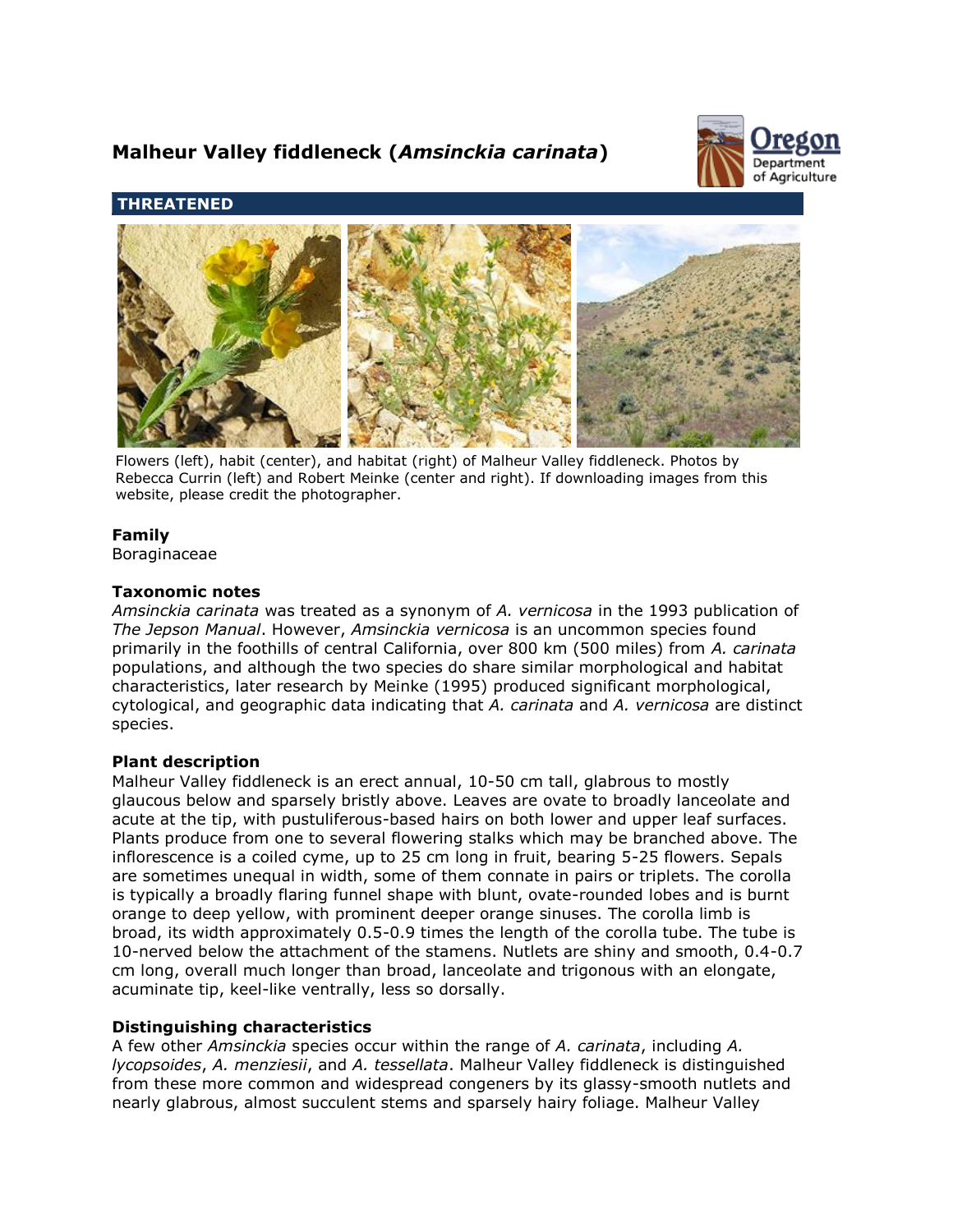fiddleneck frequently co-occurs with *A. tessellata*, although it is primarily found higher upslope in areas with larger talus fragments and greater talus depth than *A. tessellata*. Morphologically intermediate hybrids between *A. carinata* and *A. tessellata* have been documented in zones where the two species directly overlap, typically along the lower periphery of hillsides.

#### **When to survey**

Surveys for Malheur Valley fiddleneck should be completed when the species is in flower, from late April to early June, depending on conditions.

## **Habitat**

Malheur Valley fiddleneck occurs on yellowish cobbly, tufaceous hillsides, often near the exposed rock summits where talus fragments are large and talus depth is greatest. Plants are usually found on southern exposures at elevations ranging from 835-945 m (2740-3100 ft).

Although the immediate habitat in which this species occurs is severe and sparsely vegetated, several species are directly associated with Malheur Valley fiddleneck, including *Asclepias cryptoceras, Atriplex spinosa, Blepharipappus scaber, Cymopterus corrugatus, Hordeum jubatum, Malocothrix torreyi, Mentzelia albicaulis, Oenothera brevipes, Penstemon miser, Tetradymia glabrata*, and (mostly on lower slopes) *Amsinckia tessellata*. Plant communities immediately surrounding the hillsides on which Malheur Valley fiddleneck occurs were probably dominated by native species of *Poa, Agropyron, Elymus*, and *Artemisia* prior to intensive grazing in the region. These sites are currently plagued by numerous invasive weeds, including *Bromus tectorum, Cirsium* spp., *Ranunculus testiculatus*, and several other exotic Brassicaceae.

## **Range**

This species is a narrow edaphic endemic restricted to only seven known occurrences in eastern Oregon near the town of Harper in northern Malheur County. The total range of Malheur Valley fiddleneck is less than 30 square km (12 square miles), with the populations covering a combined area of approximately 30 acres. It occurs within the Northern Basin and Range ecoregion.

## **Oregon counties**

Malheur

## **Federal status**

Species of Concern

## **Threats**

Livestock movement within Malheur Valley fiddleneck sites degrades the habitat and threatens the plants by direct trampling and the displacement or crushing of larger talus fragments (the preferred substrate of the rare fiddleneck). Invasive weeds, often introduced by grazing activity, may compete with and negatively impact Malheur Valley fiddleneck, particularly where the rare species occurs on lower slopes. Hybridization between Malheur Valley fiddleneck and the common *Amsinckia tessellata* has been observed in the field where the species co-occur, and may result in genetic swamping (if backcrossing occurs) or in the pre-emption of habitat and resources by hybrid plants that would otherwise be available to the rare parent. Potential mining activities threaten the species and its unique habitat, as well. Researchers observed complete germination failure at three populations of Malheur Valley fiddleneck in 1990, a severe drought year, in areas where thousands of plants were observed the previous year. A